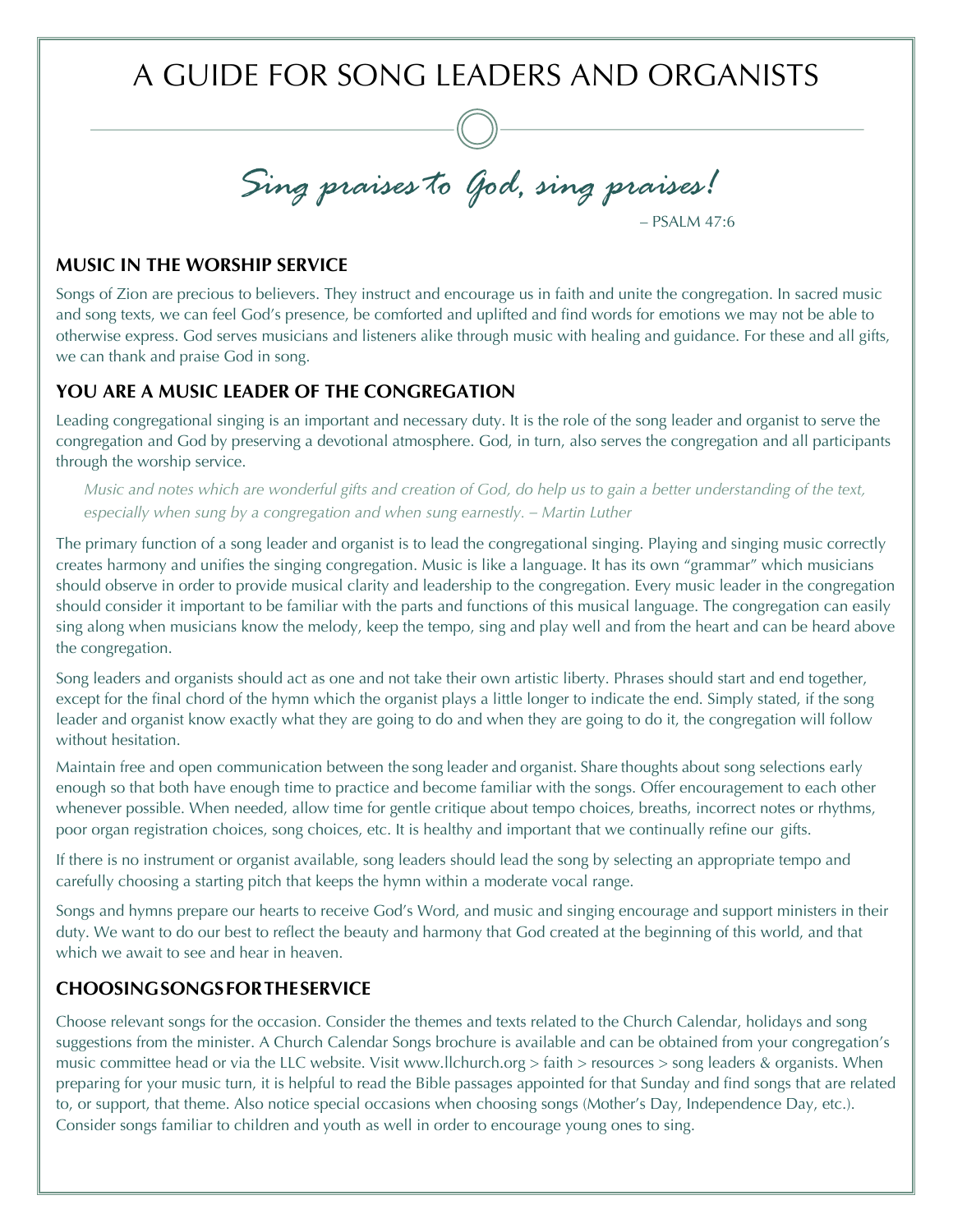*To ensure a rich use of our songbook, record the songs used during each church event in a hymnal logbook. We suggest writing the song number(s) onto a calendar page, and also tracking the date the song was used in a log of all songs in the SHZ hymnal.*

- - - - - - - - - - - - - - - - - - - - - - - - - - -

- - - - - - - - - - - - - - - - - - - - - - - - - - -

# **HOW TO PREPARE**

## *Personal Faith*

We should accept responsibility for the gifts that God gives and approach our duties with humility and a willingness to serve. "Every good gift and every perfect gift is from above" (James 1:17).

Taking care of our undying soul is even more important. It is easier to serve God and His kingdom when matters are cared for and sin is not burdening the conscience.

## *Practical Considerations*

- Dress appropriately.
- Be punctual: show up early and be ready to sing or play. Start the service on time.
- Communicate with the service director about the service schedule, song announcements and song selections.
- Learn how to project songs on the wall if this technique is used in the congregation.
- Announce songs clearly, with enough volume.
- Ask the congregation to stand, when appropriate.
- Song Leaders:
	- o Sing into the microphone (don't be afraid of it!).
	- o Adjust the volume if needed by stepping closer to or away from it.
	- o A song leader's voice should be heard slightly above the congregation's singing.
- Organists:
	- o Try to spend some time with the instrument before you play to familiarize yourself with its layout, acoustical qualities in the room, and the tonal qualities available across its registers.
	- o Maintain steady, relaxed tempos throughout each song.
	- o Do your utmost to maintain the rhythmic integrity of the song over breath marks and verse breaks.
	- o Lead the congregation. Do not follow it.

- - - - - - - - - - - - - - - - - - - - - - - - - - -

*Formore informationandtechnicalhelpinleading thecongregationinsong,visitwww.llchurch.org faith > resources > song leaders & organists*

- - - - - - - - - - - - - - - - - - - - - - - - - - -

# **HOLY COMMUNION**

### *A Sacred and Solemn Sacrament*

- Maintain solemnity during the service by choosing appropriate songs.
- Two teams of song leaders and organists are scheduled for the communion service. The first pair serves for the beginning of the service and continues until their replacements have gone to communion (try to go to communion when the first table is served). The switch can then be made, and the second pair can lead until the end of the service. Avoid switching musicians mid-song.
- Avoid announcing songs when communion guests are being released.
- Be considerate to the occasion. Announce the song numbers clearly and peacefully.
- It's not necessary to rush from song to song. A period of silence during communion can be beautiful.
- Estimate and attempt to end the song at the same time the communion line finishes. Substitute a shorter song near the end, if needed. Optionally, the organist could play a verse or two after a song ends, rather than starting a new song. Avoid stopping mid-song.